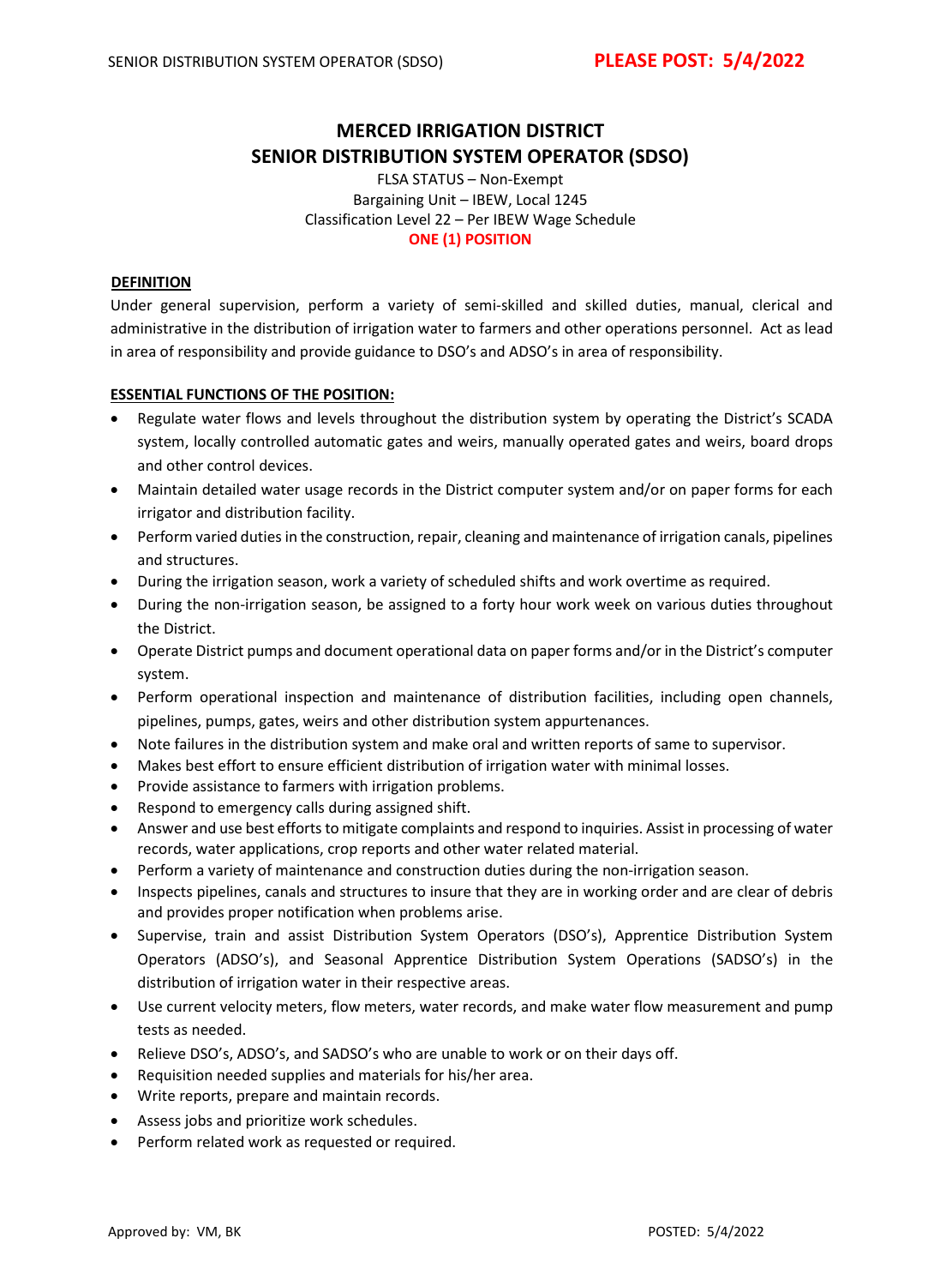### **KNOWLEDGE AND ABILITIES**

### **Knowledge of:**

- Methods, materials, equipment, and tools used in the delivery and conveyance of irrigation water, including current velocity meters, flow meters and water level recorders.
- The operational and mechanical principals of the District's irrigation distribution system.
- District policies and procedures.
- Recordkeeping and reporting procedures.
- Safe work practices.
- Basic methods, tools, techniques and materials used in the construction, maintenance, repair and cleaning of irrigation or public works facilities.

### **Ability to:**

- Work without direct supervision.
- Work with various computer software, including Microsoft Suite and the District's SCADA system.
- Make accurate water flow measurements.
- Note and diagnose the causes of failure in the irrigation system.
- Keep water records and prepare reports.
- Meet and maintain good relations with the public and fellow employees.
- Maintain neat personal appearance.
- Understand and carry out oral and written directions.
- Set up and maintain record keeping systems.
- Plan and schedule work.
- Communicate clearly and concisely, orally and in writing.
- Learn the geographical location and physical operation of assigned D.S.O. areas.
- Take over and run any distribution area within their Division, including the night shift on short notice.
- Establish and maintain cooperative relationships with those in the course of work.

## **SPECIAL REQUIREMENTS**

- Possession of an appropriate valid California Driver's License.
- A Department of Motor Vehicles "Driver Record Information" print-out will be required at time of hire. Must be enrolled in District's DMV pull-notice program.

## **MINIMUM QUALIFICATIONS**

#### **EDUCATION**

Any combination of education and experience equivalent to graduation from high school.

## **EXPERIENCE**

- Five (5) years' experience as a Distribution System Operator.
- Supervisory experience is highly desirable.

#### **TYPICAL PHYSICAL DEMANDS:**

The physical and mental demands of the position are described below. Reasonable accommodations may be made to enable individuals with disabilities to perform the essential functions:

- Travels regularly by vehicle in inspecting District facilities and conducting field operations.
- Works in an outdoor environment.
- Stoops, kneels, crouches, crawls and climbs as required during performance of duties.
- Communicates orally with District management, co-workers and the public in face-to-face, one-on-